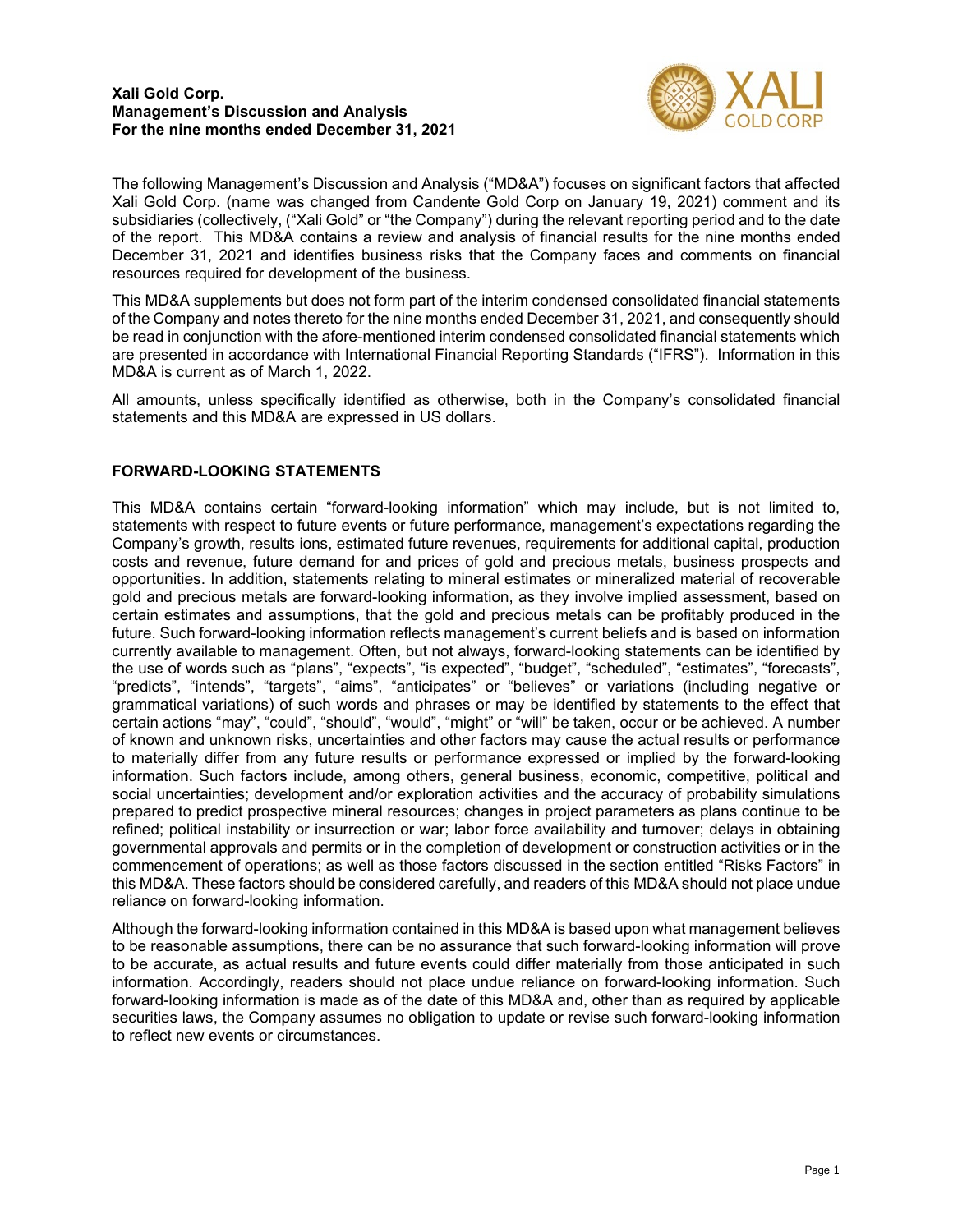

## **USE OF NON-GAAP MEASURES**

In this document, we refer to terms that do not have any standardized meaning prescribed by International Financial Reporting Standards ("IFRS"). Usage of these terms may vary from the usage adapted by other companies and cannot be reconciled to comparable terms in the issuer's interim condensed consolidated financial statements for the nine months ended December 31, 2021.

In this document and in the Company's consolidated financial statements, unless otherwise noted, all financial data is prepared in accordance with IFRS.

#### **BUSINESS OVERVIEW**

Xali Gold Corp. is a Vancouver, Canada based mineral exploration company engaged in the acquisition, exploration and development of mineral rights interests in Mexico, Peru and Canada. The Company is in the exploration stage as its properties have not yet reached commercial production.

In April 2020, Xali Gold launched a comprehensive growth strategy to acquire gold and silver projects with near surface exploration potential, near-term production potential and previous mining histories. Xali Gold plans to advance our growing bank of gold and silver assets internally and/or with industry partners.

The initial step in this strategy was the acquisition of the SDA Plant in Mexico, suitable for treating high grade gold and silver mineralization, along with the acquisition of rights to the El Dorado gold and silver historic mines. An LOI was entered into with Magellan Acquisitions in April 2020 and a Definitive Agreement was signed in September of 2020, which was modified in December 2020.

The second step in the new strategy was entering into a profit-sharing agreement on the potentially leachable Cocula Gold Project in Mexico. In addition to the already identified potential for inexpensive extraction processes such as leaching, it has excellent additional near surface exploration potential.

The Company is currently evaluating other properties complementary to the SDA plant and El Dorado or stand alone such as the Cocula Gold Project.

El Oro, a district scale gold project encompassing a well-known prolific high-grade gold-silver epithermal vein system in Mexico, remains as our flagship asset. The project covers 20 veins with past production and more than 57 veins in total, from which approximately 6.4 million ounces of gold and 74 million ounces of silver were reported to have been produced from just two of these veins *(Ref. Mexico Geological Service Bulletin No. 37, Mining of the El Oro and Tlapujahua Districts. 1920, T. Flores\*).* Modern understanding of such systems indicates that several of the El Oro district's veins hold excellent discovery potential.

On December 8, 2020, the Company incorporated a wholly owned subsidiary Minera Xali Oro S.A. de C.V. to hold and operate all of the new assets in Western Mexico.

Since December 23, 2020, the Company has engaged technical experts for both permitting and deposit modelling. Three dimensional models have been built for the El Oro, Cocula and El Dorado mineral deposits to assist in understanding the deposits, identifying higher grade zones and drill targets. Permitting has also been underway for drilling at El Dorado and Cocula. Since January 2021, there have been several news releases giving updates on this progress.

In July 2021, the Company entered into an option agreement to acquire 100% interest in the Victoria Property in the Central Region of Newfoundland and Labrador, where major gold discoveries have recently been made. The Victoria property is just 3km southwest of Marathon's Valentine Gold Project where defined (Measured and Indicated) reserves reach 3.14 million ounces gold and Inferred resources of 1.00 million ounce and mine construction is expected to commence in early 2022. (\*There are no assurances that similar results would be obtained on Xali Gold's Victoria Property).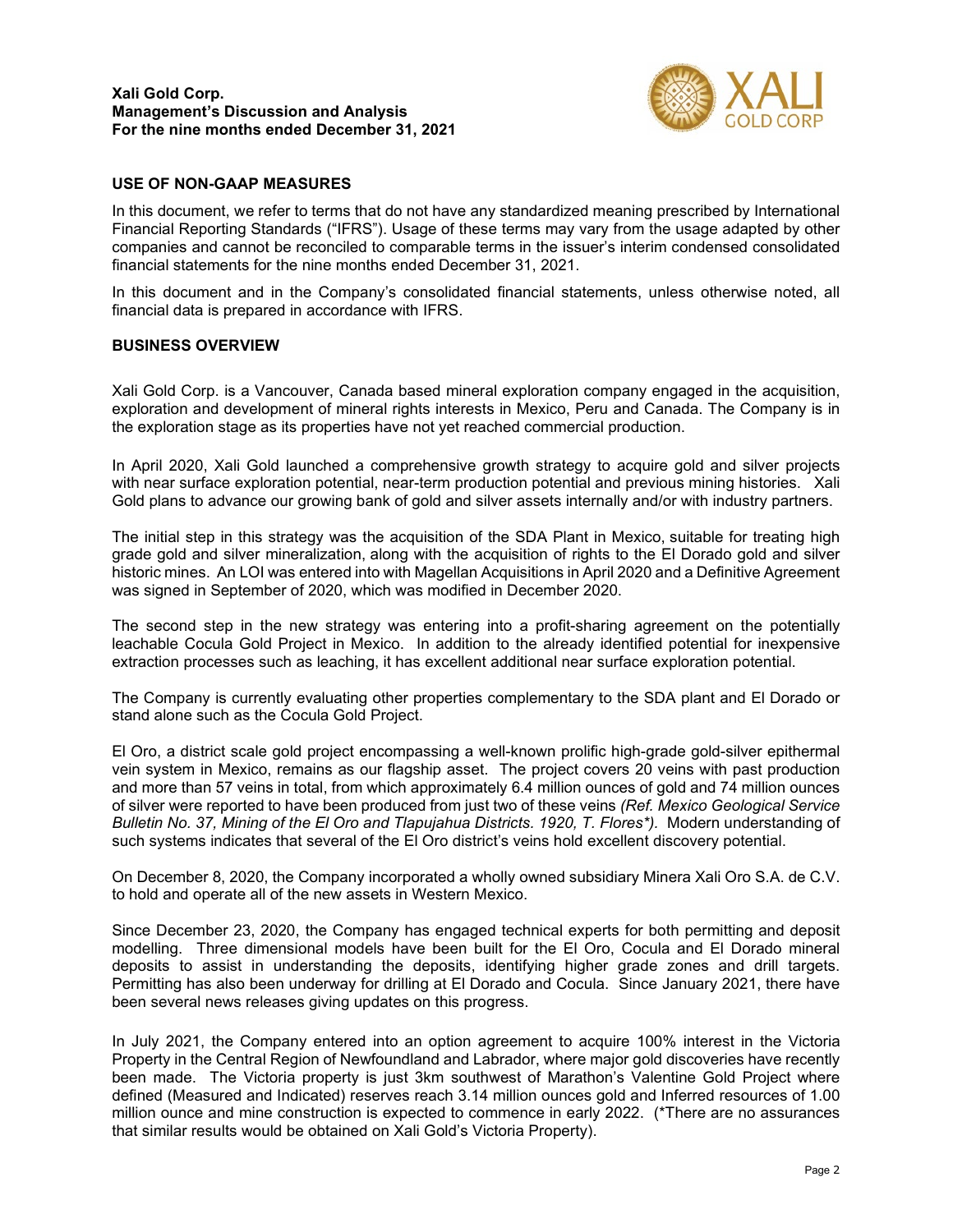

## **PROJECT SUMMARIES**

### **Mexico**

# **El Oro Property**

The Company's principal asset is the El Oro gold-silver property located in the states of Mexico and Michoacán, Mexico ("El Oro Property"). The Company holds a 100% interest in the El Oro Property, having purchased the remaining 30% from a wholly owned subsidiary of Goldcorp Inc. in January 2017. Management has been reviewing all previous exploration results on the project and re-focusing targets for future exploration. One key area is the border zone of the historical Esperanza and Mexico Mines where several high-grade gold-silver intersections in several veins and structures were intersected by previous drilling by the Company. Since this area was drilled, a structural study identified north-easterly controls to high grades, which fits the nature of this mineralized zone. A three dimensional model has recently been developed which will assist in targeting future drilling on this border area as well as 31 other recently identified exploration targets.

In addition to the El Oro (Hard Rock-Lode) Property, the Company has the right (since 2013) to process tailings left from pre-1930s milling of ores from the Mexico mine on the San Rafael vein in the El Oro District ("Mexico Mine Tailings"). The Mexico Mine Tailings have had extensive historic and recent assessments including drill testing and metallurgical test work. In addition to the Mexico Mine Tailings, the Company has a right of first refusal to also process three other tailings deposits. All four tailings deposits lie within the town of El Oro and are adjacent to existing road access, power and water services. Studies by the Company have determined that the Mexico Mine Tailings contain an Inferred Resource\* of 1,267,400 tonnes grading 2.94 grams per tonne ("g/t") gold, 75.12 g/t silver containing 119,900 ounces of gold and 3,061,200 ounces of silver. \*Note: Mineral Resources are not Mineral Reserves and do not have demonstrated economic viability. All figures have been rounded to reflect the accuracy of the estimate. For more information, see "National Instrument 43-101 Technical Report on the Inferred Mineral Resource Estimate of the Mexico Mine Tailings" prepared by Nadia Caira, P.Geo. and Allan Reeves, P.Geo., dated August 25, 2014 with an effective date of July 8, 2014, available at [www.sedar.com.](http://www.sedar.com/)

On March 8, 2016, the Company entered into an agreement with Sun River Gold Corp. ("SRG" or "Sun River") to grant SRG the right and option to earn a 51% interest in the Company's tailings project in El Oro Mexico. On November 9, 2018, the 2016 Agreement was superseded by a new Letter of Intent ("LOI") granting SRG the right and option to further test and, if proven economic, develop and operate the Company's tailings project in El Oro Mexico through an indirect ownership of Xali Gold´s Mexican subsidiary, CCM EL Oro Jales, S.A. de C.V. ("CCM El Oro Jales"), according to the agreement CCM EL Oro Jales executed with the Municipality.

In September 2017, the Company entered into a revised agreement with the Municipality of El Oro ("Municipality") for the access and processing rights to the tailings deposits. The agreement now provides the Company with the right to recover all available gold and silver from the tailings deposit and pay to the Municipality an 8% net profits interest. The Company is also entitled to retain the first \$1,500,000 of the 8% net profits interest payable to the Municipality.

Sun River is a private mining company registered in Nevada and owned and operated by experienced gold mining investors, mineral economists, metallurgists, metallurgical engineers and business development entrepreneurs. The Board of SRG currently comprises four owners/directors most of whom have fifteen or more years working in Mexico exploring, permitting and operating mines.

The LOI was superseded by a definitive agreement signed in November 2018. In order to exercise the option, Sun River was required to make staged payments totaling \$300,000 (paid); bring the mine tailings properties into commercial production by October 30, 2021 (extended to April 30, 2022 due to delays caused by COVID); and grant to the Company a 10% net profits interest life of mine royalty on production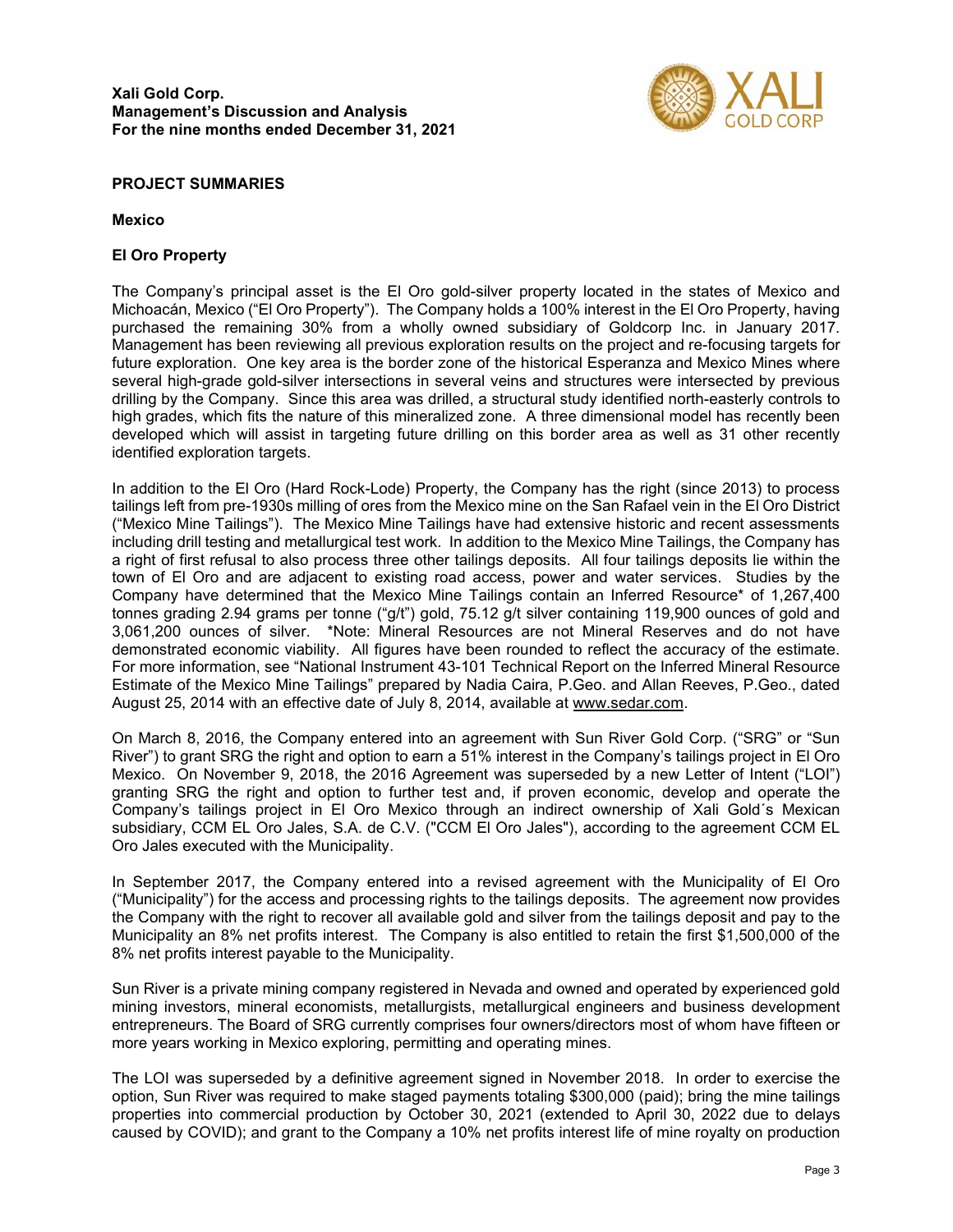

from the properties. SRG reduced the net profits interest payable to the Company to 5% by paying an additional \$200,000. If commercial production has been achieved on time, Sun River will indirectly acquire a 100% interest in CCM El Oro Jales.

SRG is also responsible for the obligation to pay an additional 8% net profits interest to the Municipality (the "El Oro Royalty"). Xali Gold (through its Mexican subsidiary CCM El Oro Jales) has the right to recover all available gold and silver from the Mexico Mine Tailings deposit and pay to the Municipality an 8% net profits interest royalty, after retaining the first \$1,500,000 from the El Oro Royalty. Sun River must direct the first \$1,500,000 from the El Oro Royalty to the Company. Therefore, upon commercial production, the Company will start receiving a 5% net profit interest royalty as well as the first \$1,500,000 of the El Oro Royalty.

For the year ended March 31, 2017, bi-annual land holding payments were made by Goldcorp. When the Company acquired the remaining 30% of the El Oro property in January 2017, these payments became the responsibility of the Company, and, as at December 31, 2021 \$1,402,377 (March 31, 2021 - \$1,255,427) has been accrued as a liability to the Mexican government for land holding costs.

During the year ended March 31, 2019, the Company recorded an impairment charge of \$7,949,175 on the El Oro property. The charge was in keeping with the Company's accounting policies and IFRS. Should the circumstances arise in the future, IFRS permits a reversal of charges. The Company will be maintaining the title to the property and will continue to seek opportunities to advance the project.

On October 14, 2021, the Company announced that Sun River Gold ("Sun River") had arranged financing of approximately US\$6.5M to build and put into operation the planned tailings reprocessing operation. On October 19, 2021, Sun River Gold advised the Company that they expect to have the Tailings Reprocessing Facility operational in Q2 2022. They also reported that permitting is progressing well and final permits are expected to be received within approximately one month. Sun River has also advised that most of the equipment required for the reprocessing operation has been procured.

If commercial production is not achieved by May 1, 2022, Xali Gold agrees to grant Sun River a second extension on the Option until December 31, 2022 under the following terms:

- 1) Advanced NPI payments of US\$15,000 per month commencing May 1, 2022;
- 2) Advanced NPI payments of US\$50,000 per month once commercial production is reached (or first concentrate is produced or dore gold is poured) and during the first year of operation, after which normal 5% NPI payments will be made;
- 3) In addition to the 5% NPI owing to Xali Gold, Sun River also commits to paying the first \$1.5M of the Municipality NPI owing to Xali Gold during the first 3 years of operation

January 22, 2022, the Company has started a new drilling permit application process for the 100% held El Oro gold-silver Project in Mexico. New drill targets have been identified by using a three-dimensional ("3D") Leapfrog model and are designed to test potential extensions to high-grade gold and silver zones intersected by previous drilling. Some of the higher grades were found in several veins with overlying lower grade disseminated gold near the Mexico-Esperanza Mines border area of the San Rafael vein.

- 16.7g/t Au & 32.5g/t Ag over 1.4m
- 30.7g/t Au & 3.0g/t Ag over 1.9m
- 12.8g/t Au & 44.0g/t Ag over 0.5m
- 13.7g/t Au & 6.5g/t Ag over 3.0m
- 2.4g/t Au & 372g/t Ag over 0.5m
- 18.1g/t Au & 137g/t Ag over 0.4m and
- 1.0g/t Au & 5.0g/t Ag over 75m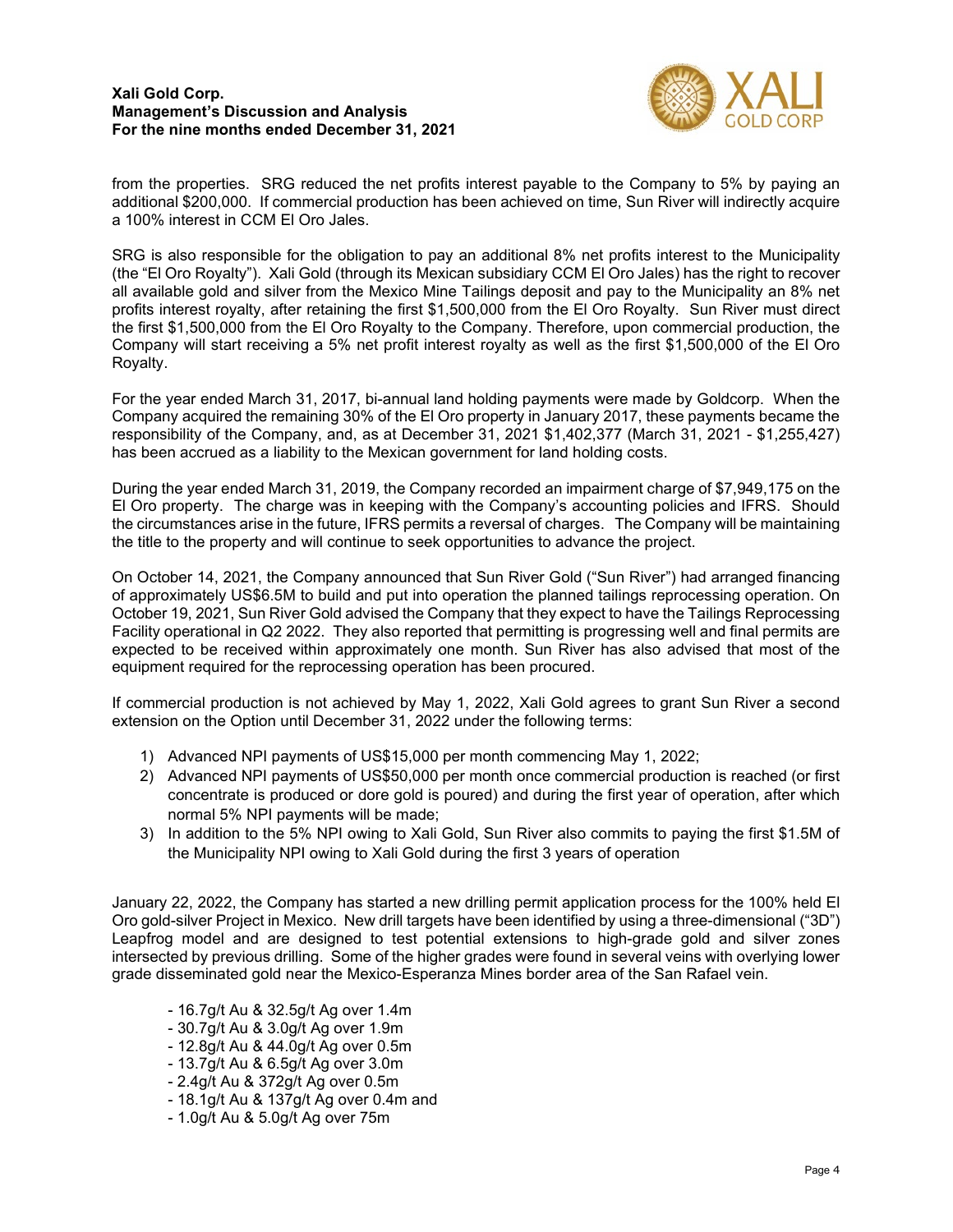

# **Western Mexico**

On April 28, 2020, the Company announced the signing of a Memorandum of Understanding ("MOU") with Magellan Acquisitions which gave Xali Gold the right to earn up to a 100% interest in the SDA Plant and take over a lease agreement on the El Dorado property, both located in Nayarit State, Mexico.

## **El Dorado Gold-Silver Project**

The El Dorado Gold-Silver Project is located in the Pacific Coastal Plain, State of Nayarit. within a district of epithermal vein systems. A number of prospective exploration targets have been defined along the El Dorado Vein structure related to historic mines (reported to have produced high grades), anomalous geochemical sample results and zones of structural complexity.

The principal vein system is the El Dorado epithermal vein trend with a main vein outcropping over 1.5km in length and additional discontinuous outcrops indicate a strike length of 3.5km. This structure hosts multiple mineralized zones including high-grade veins potentially minable underground, and lower-grade bulk tonnage stockwork zones that are observed to extend over tens of metres ('m") in width in both the hanging wall and footwall of the El Dorado vein system. In addition to the vein material there is also high level silicification and argillic alteration in outcrop, potentially indicative of good depth potential to the mineralizing system. (Magellan Gold Corporation, Form 10-K Annual Report US SEC dated Dec 31, 2018, File No. 333-174287).

El Dorado lies 50km south of the SDA Plant, 70km north-northwest of Tepic, the state capital, and 180km southeast of Mazatlan, Sinaloa. The project has excellent road and rail infrastructure. The property comprises a 50-hectare concession and was held under option by Magellan's wholly-owned subsidiary Minerales Vane 2 S.A. de C.V. from a Mexican private company, Ingenieros Mineros S.A. de C.V.

In May 20, 2021, the Company signed a new Exploration and Production Agreement ("EPA") with Ingenieros Mineros, S.A. de C.V. ("IMSA") on the El Dorado Gold-Silver Project. The EPA gives Xali Gold the right to explore and produce gold, silver, and other metals for life of mine with the following obligations: (all amounts are in US\$):

- Annual payments of \$30,000 until the commencement of commercial production, maximum of 5 years;
- A minimum of US\$60,000 per year after 5 years or upon commencement of production;
- During commercial production, a net smelter royalty ("NSR") of:
	- $\circ$  3.5% until payments reach an aggregate amount of \$350,000; of which \$200,000 is payable in cash and \$150,000 in XGC shares (using a 30 day VWAP (volume weighted average share price))
	- 3.0% to an aggregate of \$600,000<br>○ 2.5% to an aggregate of \$850,000
	- $2.5\%$  to an aggregate of \$850,000
	- o 1.0% through the Life of Mine/Operations

All annual payments will be credited towards the NSR payments

#### **SDA Plant**

The "SDA Plant" is a processing plant located in San Dieguito de Arriba, Nayarit State, Mexico. The plant comprises equipment, tools, supporting infrastructure and other facilities required to process ore and recover precious and base metals in the form of flotation concentrates. The plant also includes a precious metals leach circuit - Merrill Crowe system and associated assets, licences and agreements. The plant lies within the historically productive Sierra Madre Occidental mineralized belt.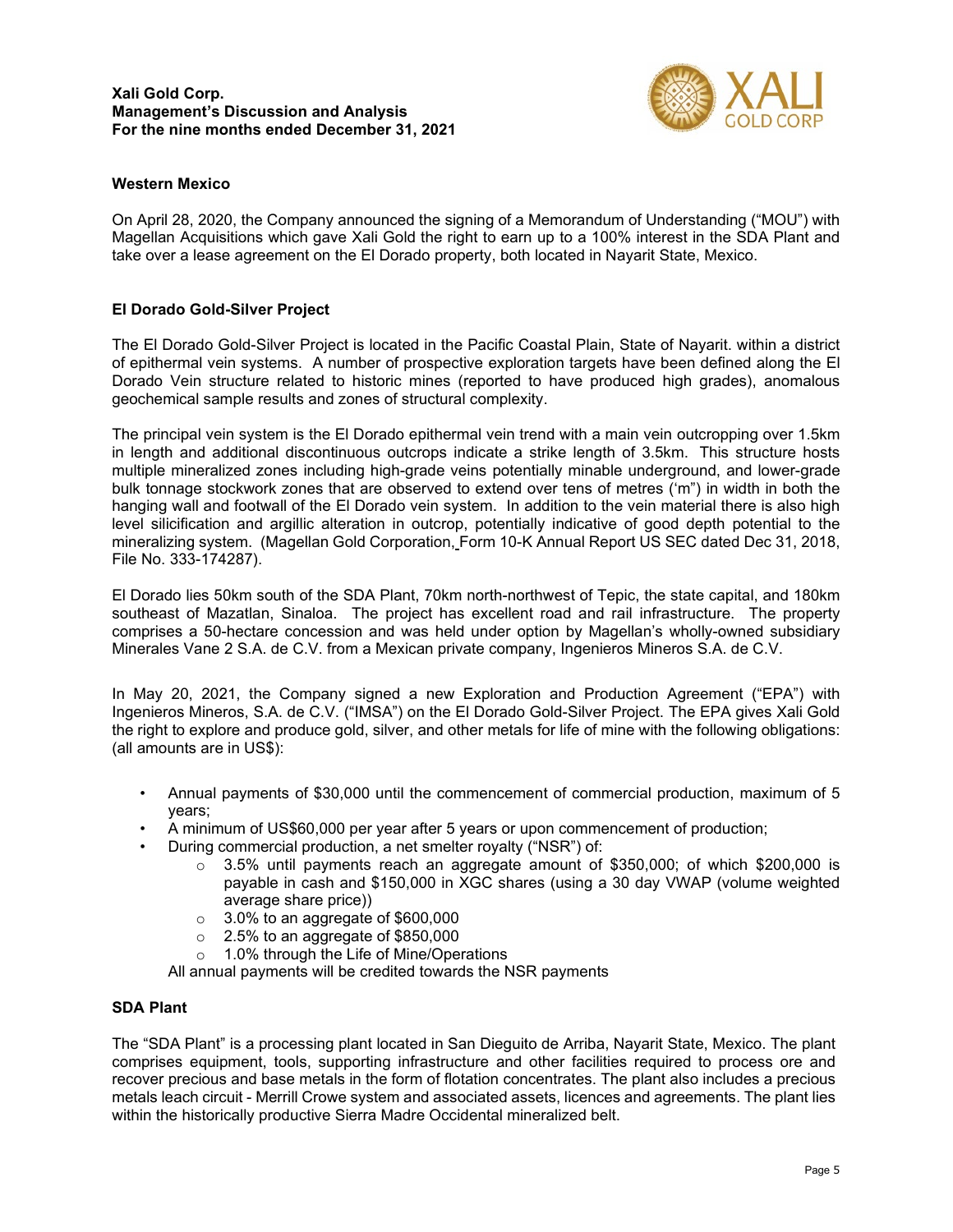

The plant was operational from 2007 to April 2017 (by former owner Minerales Vane S.A. de C.V.), processing ore from various operators in the region on a toll basis. Subsequently the plant was operational in February of 2019 for the processing of a bulk sample of approximately 600 tons. Due to challenges in the consistent acceptable recovery rates, that test failed to result in a toll processing contract, and the plant has not operated since.

On September 23, 2020, the Company signed a definitive agreement with Magellan Acquisition Corp. ("Magellan"). The agreement gives the Company the right to earn up to a 100% interest in the SDA Plant by completing the following:

- i) A payment of \$5,000 upon signing (paid);
- ii) 5,000,000 common shares upon the completion of due diligence and the signing of a definitive agreement to earn a 10% interest (issued);
- iii) Staged issuances of Common shares to acquire 20, 30, 50, 70 or 100% interest which would total a value of \$1,420,000 and may not exceed 33,500,000 common shares if the Company choses to acquire 100% (by March 23, 2023) (1,428,571 shares issued on July 5, 2021; 2,467,363 shares issued on December 10, 2021);

As of December 31, 2021, the Company has recorded \$429,695 of acquisition costs in equipment in the Consolidated Statements of Financial Position.

## **Cocula**

The Cocula Project is one of two cornerstones in Xali's Western Mexico platform, targeting near term, low cost production potential by leaching. The project is located within the Ameca Mining District of Jalisco State which is home to Agnico Eagle's El Barqueño Project and Endeavor Silver's Terronera Project.

Timmins Gold Corp. explored the Cocula Property between 2007 and 2011 through a series of comprehensive exploration programs which included geological mapping, geochemical sampling, trenching and 1,974m of Reverse Circulation ("RC") drilling. Significant results included 54m grading 4.97 g/t gold in a trench across the center of the mineralized area. An RC hole drilled beneath this trench encountered 37.5m grading 1.3 g/t gold including 7.5m grading 5.8 g/t gold from surface to a 7.5m depth. Near and atsurface, mineralization delineated by drilling and trenching has been traced for at least 800m along strike within a NW-SE trending fault zone [\(https://xaligold.com/projects/mexico/western-mexico/cocula-western](https://xaligold.com/projects/mexico/western-mexico/cocula-western-mexico/history/)[mexico/history/\)](https://xaligold.com/projects/mexico/western-mexico/cocula-western-mexico/history/).

The Company has reviewed all reports and data available and considers there is potential for conceptual exploration targets including a lower grade/higher tonnage, potentially leachable deposit including a higher grade/lower tonnage core of the deposit. Based on all of the existing exploration data and previous resource estimates to date the Company believes the Conceptual Exploration Targets have potential for: 500,000 to 6,000,000 tonnes grading from 0.5 g/t Au to 2.75 g/t Au containing between 50,000 and 100,000 oz Au with secondary credits from silver, lead, zinc and copper. The above is based on exploration to date by Timmins and others and does not include additional exploration potential. The potential quantity and grade described above is conceptual in nature, in that there has been insufficient exploration to define a mineral resource and it is uncertain if further exploration will result in the target being delineated as a 43-101 compliant mineral resource.

Check sampling conducted in October 2020 by Ing. Humberto Hernandez, Geological Engineer, member of Asociación de Ingenieros Mineros, Metalúrgistas y Geólogos de México, confirmed grades of 5.663 g/t gold over 6m and 4.322 g/t gold over 8m in quartz breccia bodies which also contain galena and sphalerite.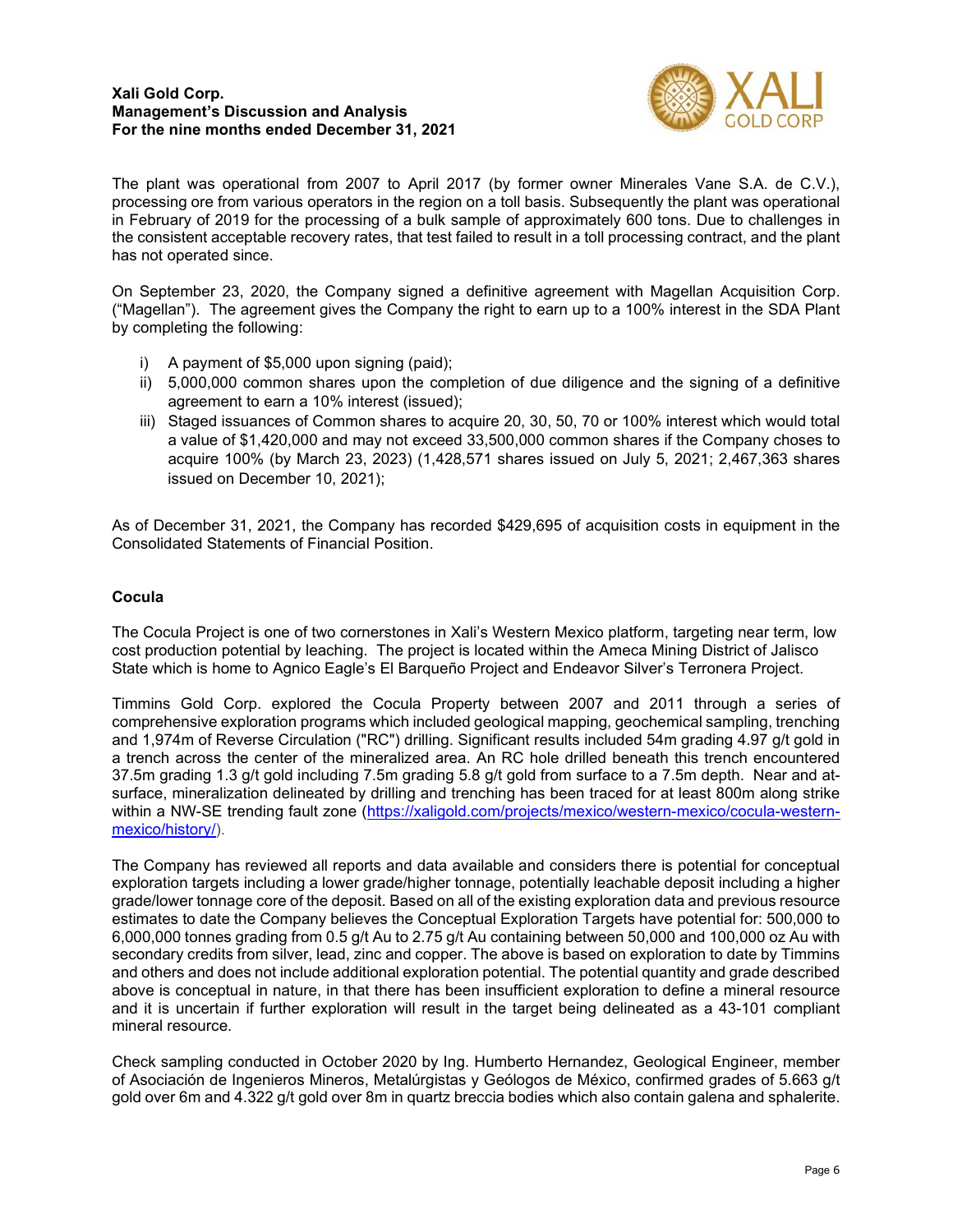

On November 25, 2020, Xali Gold Corp. entered a Definitive Agreement ("DA") for profit sharing on the Cocula Gold Project which gives Xali Gold the right to retain 70% of profits that may be derived from mining and processing on the property.

As part of this agreement Xali has the obligation to pay to the vendor the following fixed payments (US\$):

- 1. \$10,000 upon signing of the Letter of Intent (Signed September 4, 2020) (paid);
- 2. \$20,000 upon signing of the DA and completion of due diligence within 60 days (paid);
- 3. A payment of \$20,000 on the execution date (paid);
- 4. A payment of \$20,000 six months following the execution date (paid);
- 5. A payment of \$25,000 twelve months following the execution date; (as per addendum signed November 29, 2021 the Company is paying monthly installments of \$5,000, as of December 31, 2021 \$10,000 was paid).
- 6. A payment of \$30,000 eighteen months following the execution date;
- 7. A payment of \$35,000 twenty-four months following the execution date;
- 8. A payment of \$45,000 thirty months following the execution date; and
- 9. A payment of \$55,000 thirty-six months following the execution date.
- 10. Upon commencement of production, the owner of the Property will receive a minimum consideration of \$25,000 per quarter deductible from mining profits for each quarter.

It will be Xali Gold's responsibility to put the Property into production and the Lopez Family will retain 25% of the profits derived from mining, processing and product sales. The Company is also obligated to pay 5% of profits to Mingeo International as a finders fee such that the Company will have the rights to retain 70% of all profits. Mingeo is a non-arms length party.

Should the Company be unable to reach commercial production within three years of the execution date, it has the right to extend the term for an additional two years in the event it is demonstrated by one or more mining experts paid by the Company that such extension is needed for the commencement of the commercial production.

## **Peru**

As at December 31, 2021, the Company has recorded no impairments (March 31, 2021 - \$284,576) on the Tres Marias and Las Brujas properties. Management has no immediate plans to pursue exploration on the properties, however the Company will continue to maintain the title and seek opportunities. These properties are early-stage gold and gold-silver exploration projects in Peru.

#### **Canada - Victoria Property**

On July 12, 2021, the Company entered into an option agreement (the "Victoria agreement") to acquire 100% interest in the Victoria property located in Newfoundland and Labrador. The Property comprises 79 claims.

To acquire 100% interest in the Victoria property, the Company must complete the following:

- Issuing a total of 3.5 million shares over 3 years;
- Making payments of a total of CDN \$100,000 over 3 years; and
- Funding exploration activities of CDN \$650,000 over 3 years.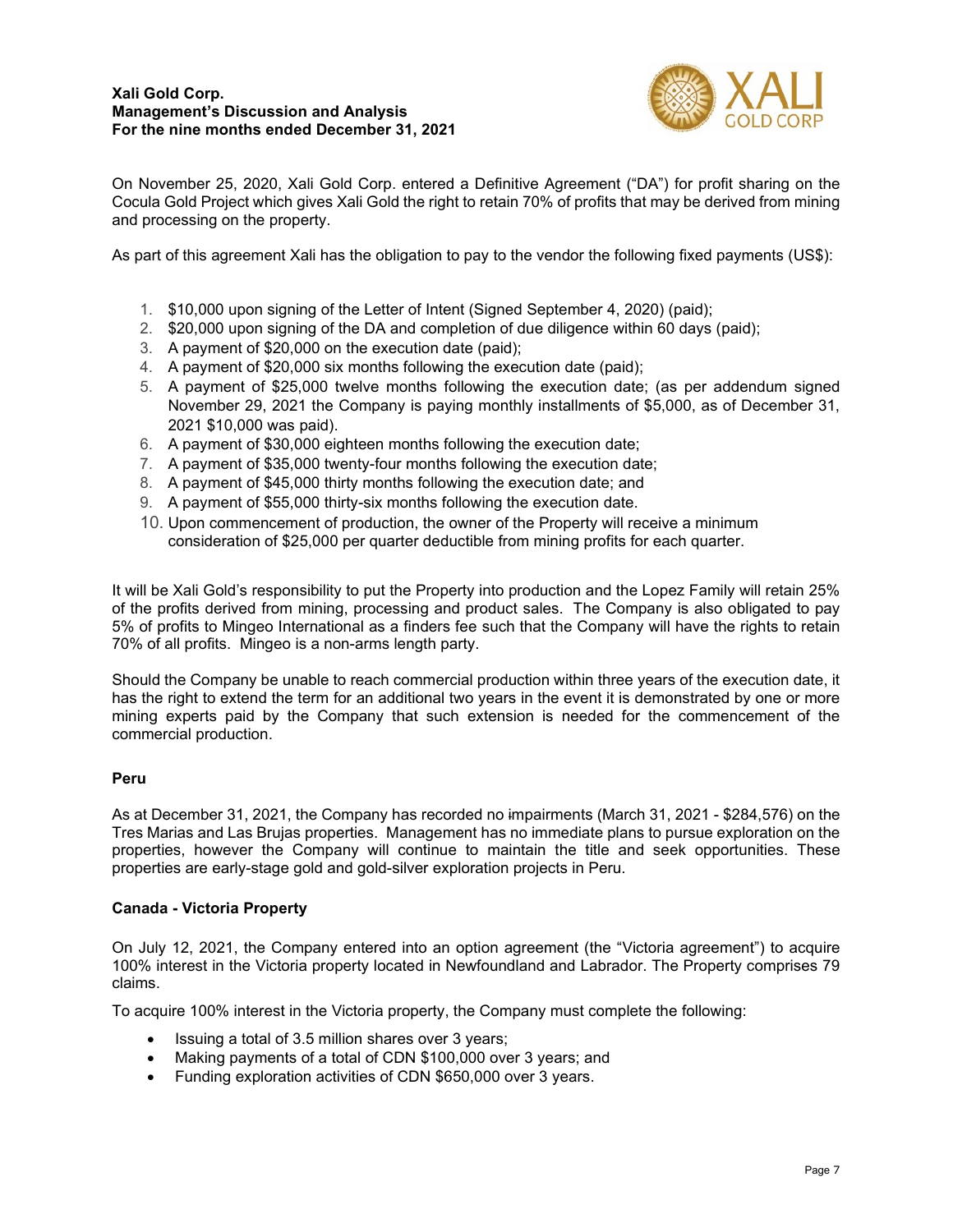

This agreement is subject to a 2.0% NSR. The Company has the right to buyback 1% of the NSR for CDN \$1,000,000 at any time. In addition, a Finder's Fee of 5% is payable (in common shares of XGC) on each installment of the 3,500,000 shares to be issued over three years to the Optionors.

On August 16, 2021, 500,000 common shares were issued to the Optionors, and 25,000 common shares were issued as part of the Finder's Fee.

During September 2021, the Company paid CND\$25,000 to the Optionors.

The Victoria Property is located in Central Newfoundland and Labrador, named as one of the top 10 mining jurisdictions in the world (Fraser Institute 2021).

The property demonstrates excellent exploration potential for gold mineralization, due to its location within the structurally controlled gold belt as well as distinctive magnetic-geophysical anomalies identified, and high-grade gold discovered in glacial till samples and bedrock samples of quartz veins on the property. The high-grade gold intervals from glacial till reaching 178 g/t, 66.7 g/t and 10.1 g/t were discovered by Rubicon Minerals Corporation in 2003. The gold-bearing quartz veins occur within 50m of two of these till samples and contain 10.45 g/t and 66.7 g/t gold. Further exploration was likely hampered by the lack of ground access which required helicopter support however, several quad trails have now opened up access on the property.

An initial exploration program was successfully completed in late September. The program included prospecting areas near locations where gold-bearing quartz veins hosted by altered granitoid-type (felsic) rocks were previously documented and four heavy mineral concentrate ("HMC") samples contained high grades of gold.

Prospecting resulted in more outcrops being found than expected and a total of 20 rock samples were collected from four areas on the property. Several outcrops of altered felsic volcanic rocks, one with quartz veining, were discovered and sampled in the central portion of the project. Strong shearing was also evident in places. A sulphide bearing quartz breccia vein was found in a second area, further to the southeast and prospecting in a third part of the property revealed mineralized quartz veins hosted by a felsic intrusive rock. On November 18, 2021, the Company announced, it has engaged Windfall Geotek Inc. for them to use their digital exploration technology tools to assist Xali Gold in delineating potential drill targets on the Victoria Property in Newfoundland.

Windfall Geotek's Artificial Intelligence ("AI") targeting technology analyzes all geological data to generate the highest probability targets and has been successful in assisting in many gold discoveries in Canada and elsewhere internationally. Windfall Geotek's AI targeting technology has contributed to gold discoveries on numerous projects, in several areas including: Lebel Gold Project, Metanor-Bachelor Lake Mine Area, Azimuth Elemer Gold Property, SGH S.A.'s Faille B property in Haiti and several others.

Windfall Geotek will initially review all available data on and around the Victoria Property and based on their findings, the two companies would then move forward under the terms of the Contract which provides for remuneration to Windfall Geotek of staged payments in shares and cash totalling a value of up to \$150,000. Xali Gold also plans to engage Windfall Geotek to review Xali Gold's El Oro and other properties.

On January 6 Xali Gold advised that results from twenty rock chip samples, collected during the initial exploration program in September 2021, had been received and while some samples contained anomalous values, they do not clearly delineate any drill targets. The Company advised they would be working further with Windfall Geotek Inc. and their Artificial Intelligence digital exploration technology tools to determine next steps for the Victoria Property in Newfoundland.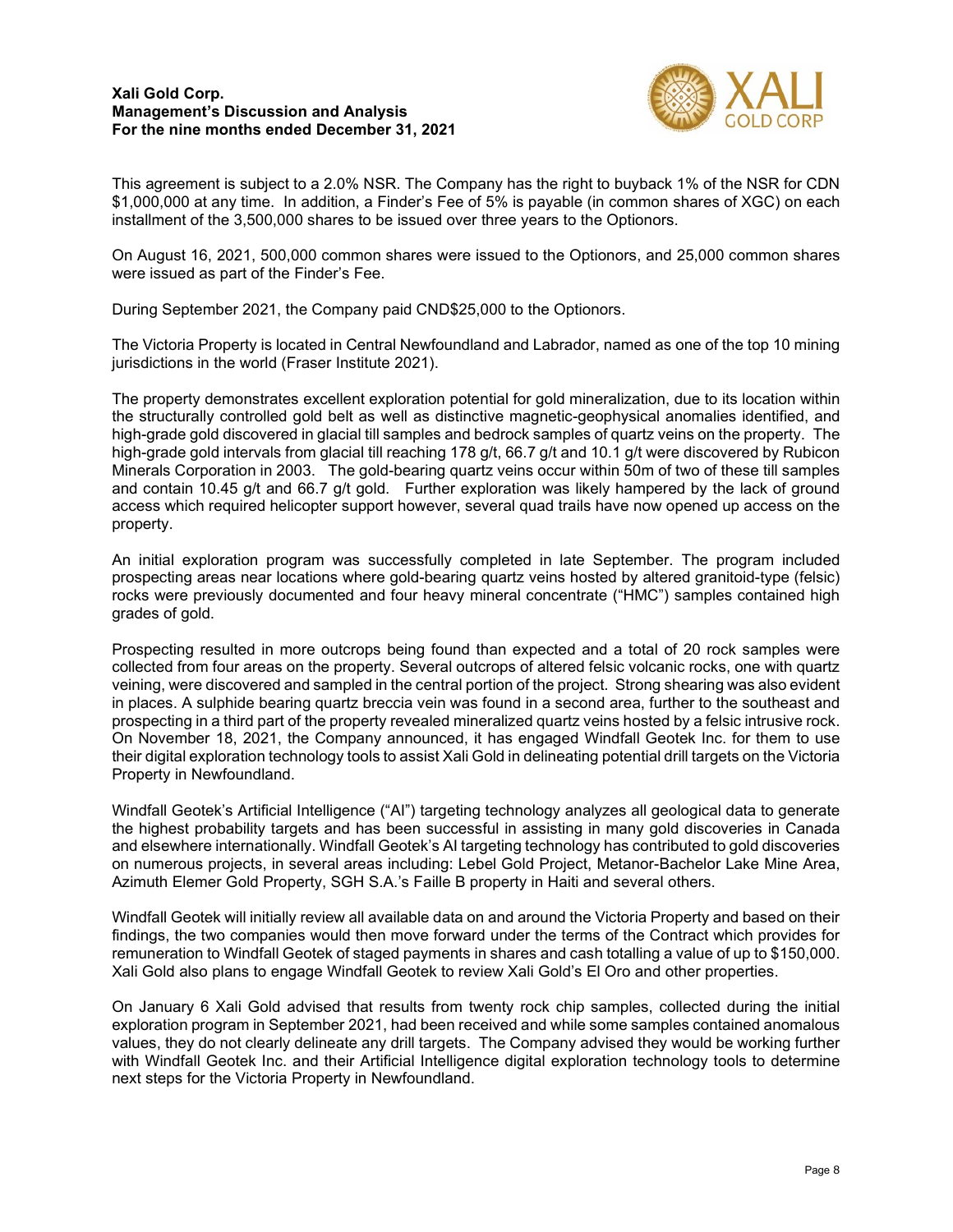

# **CONSOLIDATED OPERATING HIGHLIGHTS FOR THE NINE MONTHS ENDED DECEMBER 31, 2021 AND 2020**

| <b>Operating Highlights</b> | December 31, 2021 | December 31, 2020 | Change  |
|-----------------------------|-------------------|-------------------|---------|
| <b>Mexico</b>               |                   |                   |         |
| Project administration      | $45,715$ \$       | $39,373$ \$       | 6,342   |
| Mining fees - El Oro        | 171,017           | 165,918           | 5,099   |
| Option payments received    | (8,000)           | (105,000)         | 97,000  |
| Total                       | 208,732 \$<br>S   | 100,291           | 108,441 |

## **Nine Months Ended December 31, 2021 Compared to the Nine Months Ended December 31, 2020**

The following is a comparison of the exploration costs incurred above for the nine months ended December 31, 2021, with those incurred in the nine months ended December 31, 2020.

Project administration - Costs included in project administration are salaries for the staff on site at El Oro and the costs of maintaining the base camp operations at El Oro. These costs have increased as the Company contracted the services of a mine advisor and are preparing a data integration 3D modelling in the current year.

Mining fees El Oro Increased in 2020 - The increase in the provision for mining fees is largely related to exchange rates in this period compared with prior period.

Option payment received for the nine months ended December 31, 2021 were \$8,000 received from Sun River Gold Corporation for their shared payment cost for el Oro.

#### **QUARTERLY HIGHLIGHTS**

#### *Financial Condition*

The Company ended the period with cash of \$66,277, an increase of \$33,606 from March 31, 2021**.**

#### *Consolidated Financial Performance for the Three Months Ended December 31, 2021*

The net loss for the three months ended December 31, 2021 was \$127,329, compared to \$260,494 for the quarter ended December 31, 2020, representing a decrease of \$133,165 in net loss. The decrease of net loss was mainly due the decrease in Exploration cost of \$19,746 and an increase of gain of foreign exchange of \$172,024, which was offset by an increase in General and administrative (G&A) expenses of \$58,605.

The net loss for the nine months ended December 31, 2021 was \$693,391, compared to \$390,415 for the nine months ended December 31, 2020. Representing an increase in loss of \$302,976.

|                                               |    | December 31, 2021 |  | December 31, 2020 | Change   |
|-----------------------------------------------|----|-------------------|--|-------------------|----------|
| Net income (loss)                             | Ф  | $(127, 329)$ \$   |  | $(260, 494)$ \$   | 133,165  |
| Audit and tax advisory                        | Ф  | $18,350$ \$       |  | 11,420 \$         | 6,930    |
| Legal                                         |    | $12,614$ \$       |  | $11,398$ \$       | 1,216    |
| Management fees, office salaries and benefits |    | 59,496 \$         |  | $30,384$ \$       | 29,112   |
| Office, rent and miscellaneous                | \$ | 4,178 \$          |  | $8,825$ \$        | (4, 647) |
| Regulatory and filing fees                    |    | $11,711$ \$       |  | 14,600 \$         | (2,889)  |
| Share-based payments                          |    | 16,327 \$         |  | 1875              | 16,140   |
| Shareholder communications                    |    | $12,851$   \$     |  | 755 \$            | 12,096   |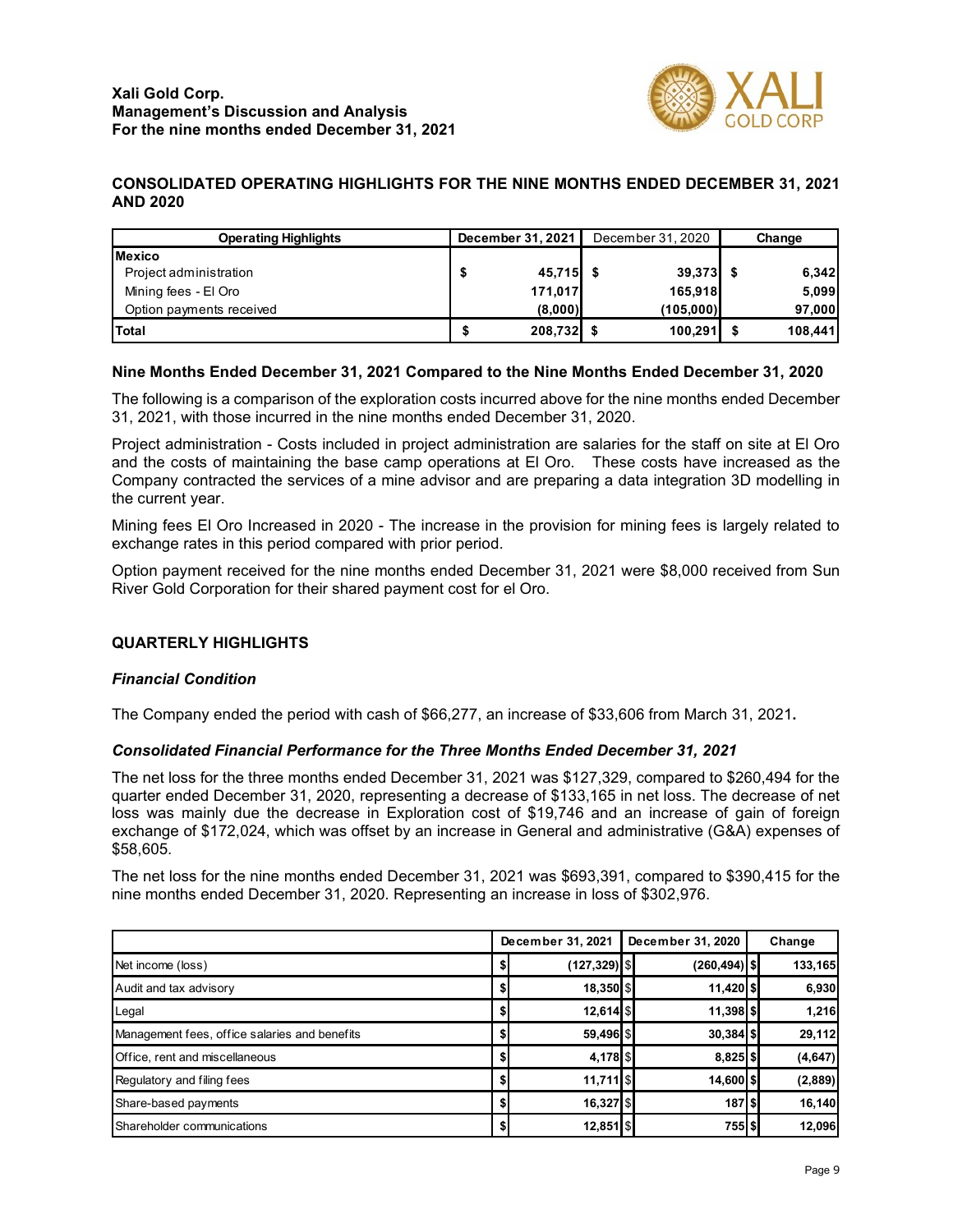

Other variances are as follows:

- Legal fees were \$12,614 for the three months ended December 31, 2021, compared to \$11,398 for the same period in 2020, representing an increase of \$1,216.
- Management fees, office salaries and benefits were \$59,496 for the three months ended December 31, 2021, compared to \$30,384 for the same period in 2020, representing an increase of \$29,112.
- Share-based payments for the quarter ended December 31, 2021 were \$16,327, compared to \$187 in the quarter ended December 31, 2020. The increase is related to the granting of 200,000 options in fiscal 2021. (Nil for 2020).

#### *Cash Flows*

Net cash used in operating activities for the nine months ended December 31, 2021, was \$190,397 compared to cash used for operating activities of \$1,477 for the nine months ended December 31, 2020. Net cash used for investing activities for the period ended December 31, 2021, was \$109,272 compared to net cash provided by investing activities of \$44,296 for the period ended December 31, 2020. Net cash provided by financing activities for the period ended December 31, 2021, was \$333,275 compared to \$149,254 cash for the period ended December 31, 2020.

### **LIQUIDITY AND CAPITAL RESOURCES**

There is a working capital deficiency of \$2,620,588 at December 31, 2021, including \$1,020,590 in amounts due to related parties, which primarily consist of \$618,053 payables due to Candente Copper Corp., a company with shared administrative expenses, common directors, and management; and \$402,537 owing to directors and officers.

The Company anticipates that during the next year, a substantial portion of available capital resources will be used to pay accounts payable and accrued liabilities and commitments related to ongoing exploration activities in Mexico and Peru. The Company anticipates the future need to raise additional capital to further project development in Mexico and Peru as well as receive continued vendor support.

On November 19, 2020, the Company closed a non-brokered private placement and issued 4,000,000 common shares at a price of CAD \$0.05 per share for total proceeds of \$152,880 (CAD \$200,000). Finder fees of \$1,901 were paid. The Company intends to use the net proceeds to advance development of its near term gold production and near surface exploration opportunities while advancing drill targets on the El Oro project and for general working capital purposes.

On December 22, 2020 the company also issued 5,000,000 common shares at a price of CAD \$0.05 per share for a total value of \$193,675 (CAD \$250,000) under the agreement to acquire interest in SDA Plant. On July 5, 2021 the Company issued an additional 1,428,571 common shares with total value of \$81,020 (CAD \$100,000).

On November 10, 2021 the Company closed the first tranche of a non-brokered private placement issuing 3,665,000 common shares at CAD\$0.06 per unit for proceeds of CAD\$219,900.

On December 2, 2021 the Company completed the second tranche of its previously announced nonbrokered private placement (the "Private Placement"), as described in its news releases dated October 19, 2021 and November 13, 2021, pursuant to which it has issued 3,383,333 units (the "Units") at a price of CAD\$0.06 per Unit for aggregate gross proceeds of CAD\$203,000.

The Company has raised total aggregate proceeds of CAD\$422,900 and issued a total of 7,048,333 Units from the closings of the first and second tranches of the Private Placement

Each Unit consisted of one common share of the Company (a "Unit Share") and one-half share purchase warrant (each whole being a "Warrant"). Each Warrant will be exercisable for one additional share of the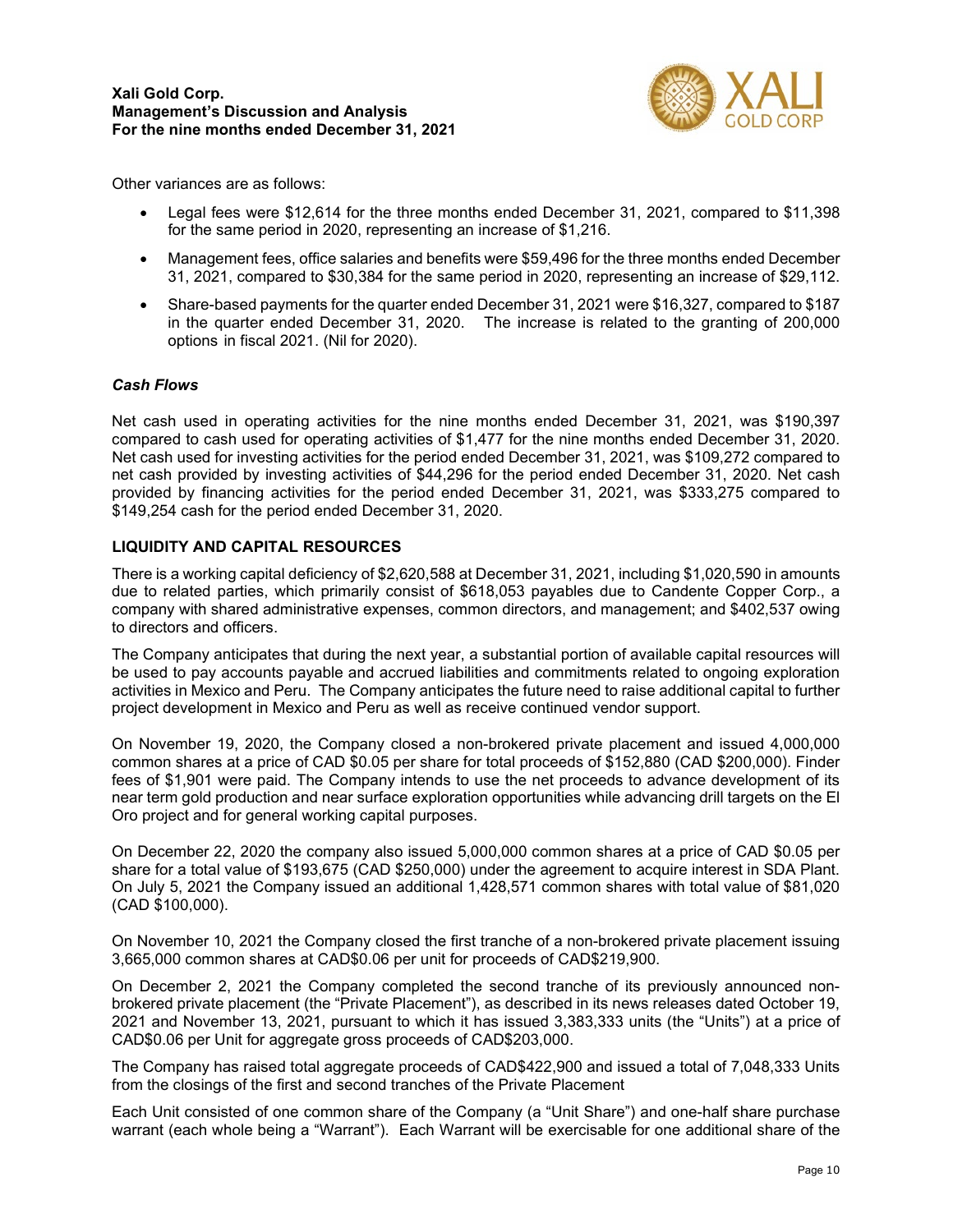

Company's common stock (a "Warrant Share") for two years at a conversion price of CAD\$0.12. The net proceeds of the Private Placement will be used to further our permitting and targeting for drilling programs on our gold-silver projects, working capital and general corporate purposes.

In December 10,2021, the company also issued 2,467,363 common shares at a price of CAD \$0.076 per share for a total value of \$150,000 (CAD \$189,000) pursuant to the agreement to acquire interest in SDA Plant

The Company does not generate cash flows from operations and accordingly, the Company will need to raise additional funds by entering into a joint venture agreement or through the issuance of securities or resource secured debt. Although, the Company has been successful in raising funds in the past there can be no assurance that the Company will be able to raise sufficient funds in the future, in which case the Company may be unable to meet obligations in the normal course of business. These factors may cast significant doubt regarding the Company's ability to continue as a going concern. Should the Company be unable to discharge liabilities in the normal course of business, the net realizable value of the Company's assets may be materially less than amounts on the statement of financial position.

## **COMMITMENTS AND CONTINGENCIES**

Company has no material or significant commitments or contingencies other than the management and consulting agreements disclosed under related party transactions.

## **OFF BALANCE SHEET ARRANGEMENTS**

The Company has not entered into any off-balance sheet arrangements.

# **RELATED PARTY TRANSACTIONS**

Related parties consist of companies owned by executive officers and directors. The following is a list of the related parties that the Company entered into trading transactions with:

- Ridley Rocks Inc. Management and exploration fees.
- SW Project Management Former Vice President, project management and engineering fees.
- Xali Gold Corp. Shares expenses with Candente Copper Corp.; a company related by common directors and management.
- Lotz CPA Inc. Financial services, fees thereto.
- Bullion Exploration Inc. (Matthew Melnyk) Director operations and Director

The Company incurred the following fees and expenses in the normal course of operations for key management personnel for the nine months ended December 31, 2021 and 2020. Expenses have been measured at the exchange amount that is determined on a cost recovery basis.

|                      |         | Nine months ended December 31, |        |  |  |
|----------------------|---------|--------------------------------|--------|--|--|
|                      | 2021    |                                | 2020   |  |  |
| Management fees      | 130,685 |                                | 71.742 |  |  |
| Share-based payments | 45,060  |                                | 881    |  |  |
|                      | 175.745 |                                | 72,623 |  |  |

Share-based payments are the expensing of the fair value of options granted to directors and key management personnel during the period ended December 31, 2021 and 2020.

The increase in management fees relates mainly to a newly created position, Director of Operations.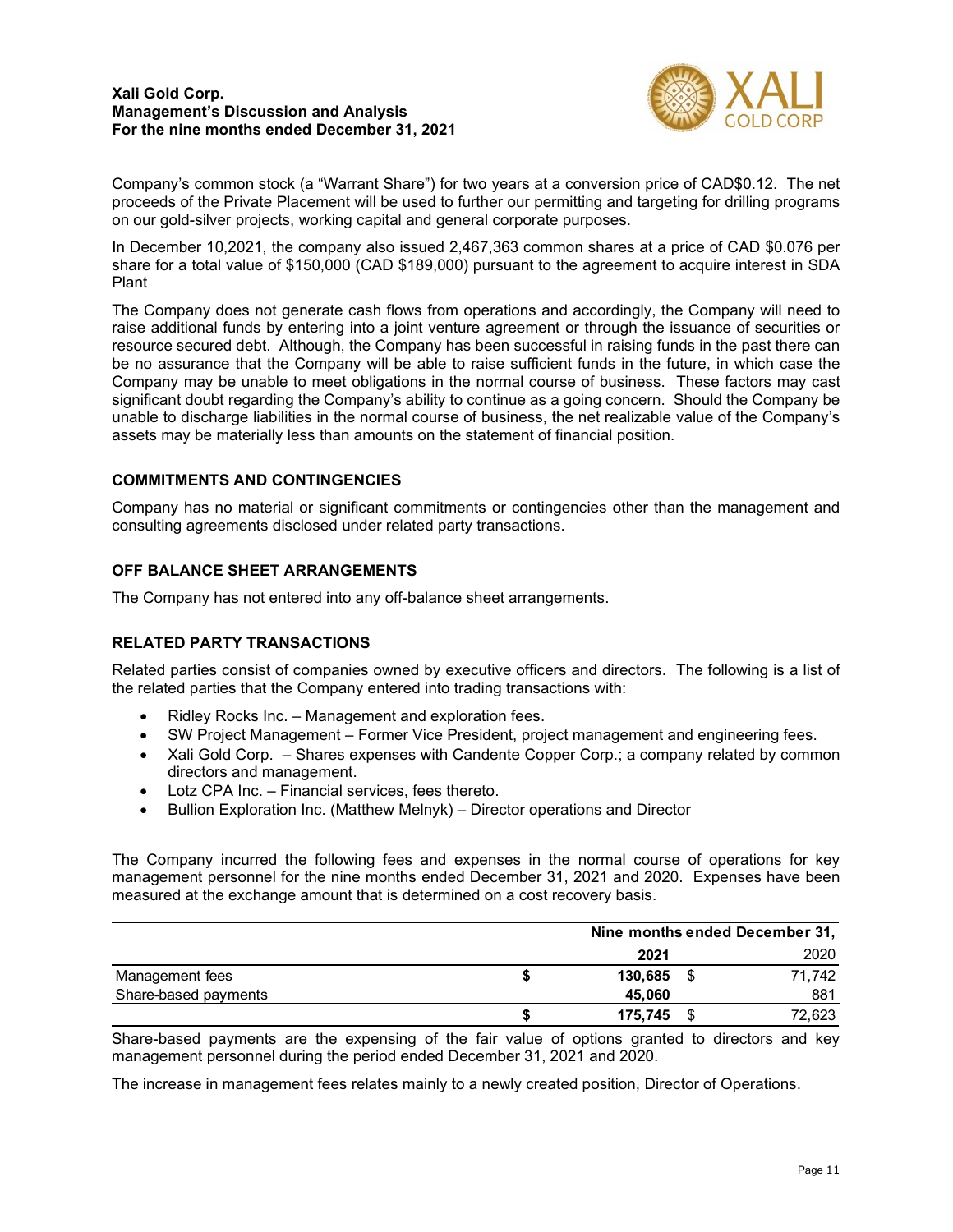

## **Balance owing**

Amounts due to related parties are unsecured, non-interest bearing and due on demand. Accounts payable at December 31, 2021 includes \$402,537 (March 31, 2021 - \$341,561) owing to directors and officers and \$618,053 (March 31, 2021 - \$608,305) owing to Candente Copper Corp., a shareholder of the Company who also shares common directors and officers.

On May 26 and June 21, 2021, the Company signed loan agreements with Ridley Rocks Inc. (owned by the Company's CEO) for \$29,000 and CAD\$26,000, respectively (total). The loans are non-interest bearing and payable on demand. The loans were partially settled as part of the closing on November 10, 2021 of the first tranche of a Non-Brokered Private placement. Balance as of December 31, 2021 is \$4,905.

#### **Management and Consulting Agreements**

On March 1, 2018, the Company entered into a management agreement with a company controlled by the CEO of the Company to provide management services for an indefinite term. Under the agreement, in the event of termination without cause, the Company will pay a one-time termination payment of \$200,000. In the event of a change of control, the CEO will have the right at any time within 60 days to provide notice of termination and will receive a \$500,000 one-time payment. The CEO will also be entitled to the \$500,000 if they terminate the agreement or there is a termination without cause and a change of control occurs within one year of the effective date of such termination. Any Termination payment would be deducted from the Change in Control payment.

On, April 21, 2020, the Company entered into a consulting services agreement with a company controlled by Mr. Melnyk, whereby the Company agreed to retain Mr. Melnyk to provide geological consulting and Technical Officer services at a fee of US\$825/day. Under the agreement, in the event of termination without cause, the Company will pay a one-time termination payment of \$50,000. In the event of a change of control, Melnyk will have the right at any time within sixty (60) days to provide notice of termination and will receive a Cdn\$200,000 one-time payment. The individual will also be entitled to the \$200,000 if they terminate the agreement or there is a termination without cause and a change of control occurs within one year of the effective date of such termination. Any Termination payment would be deducted from the Change in Control payment.

On September 28, 2018, the Company entered into a consulting agreement with a company controlled by the CFO of the Company to provide consulting services for an indefinite term. Under the agreement, in the event of termination without cause or the consultant terminating the agreement within 30 days after a change of control, the Company will pay a one-time termination payment of \$28,500.

## **SHARE CAPITAL**

As of February 28, 2021, the Company had 133,691,620 common shares outstanding, 3,524,167 warrants outstanding and 10,025,000 outstanding share options.

#### **DISCLOSURES**

#### *Additional Information as specified by National Instrument 51-102*

Additional information, including the Company's most recent Annual Information Form, is available on SEDAR at [http://www.sedar.com](http://www.sedar.com/)